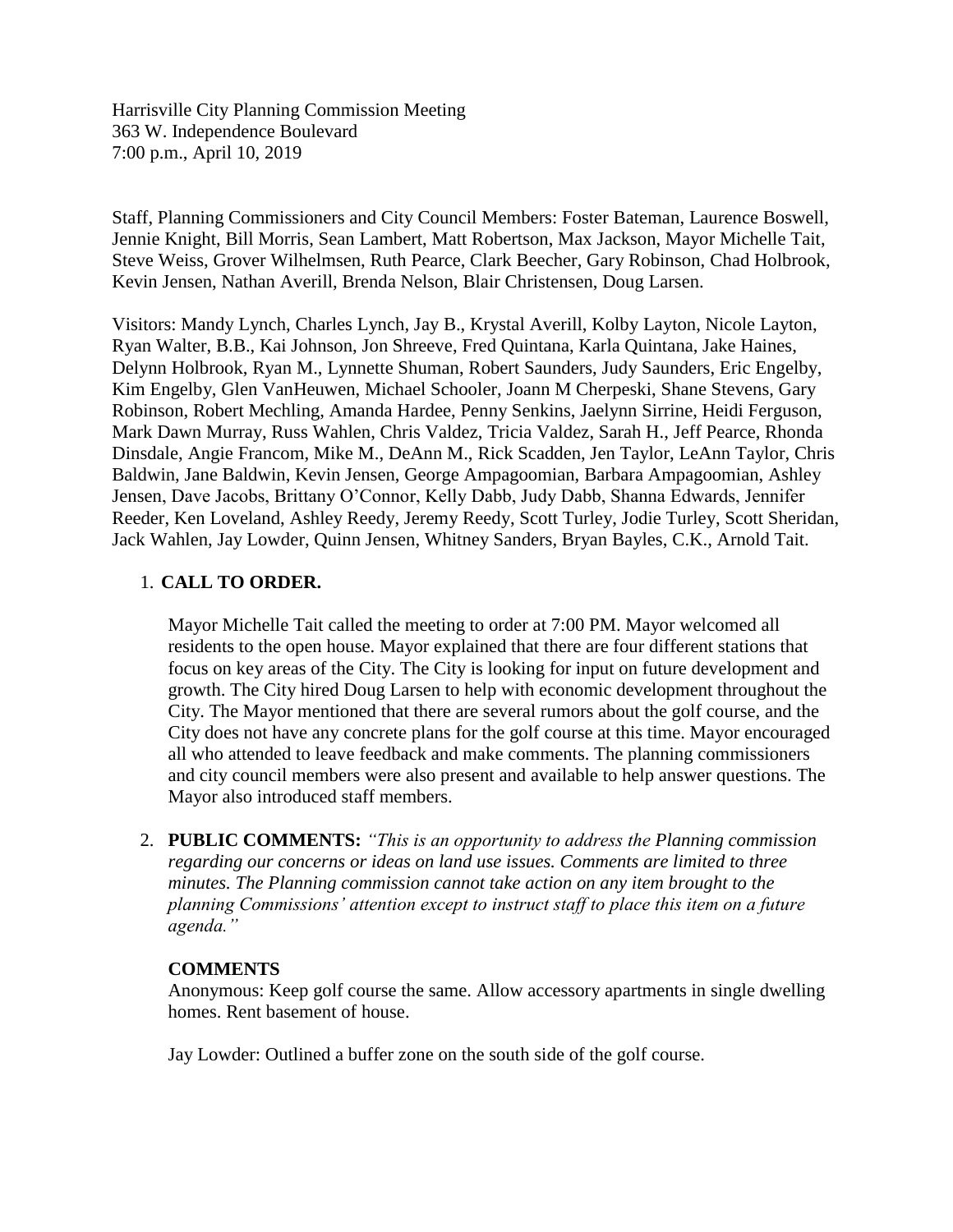Anonymous: Mixed use commercial and residential for the Washington Blvd corridor.

Jailynn Sirrine: "We would like to see the open space preserved in Harrisville. The wildlife and open area is the reason we chose to live in Harrisville. Due to all the development in North Ogden, I do not feel it would benefit Harrisville to take away any more open space. We are blessed to have that hometown country feel in Harrisville, take it away and we are life any other city. Please keep our city green."

Penny: "Since the Ben Lomond Golf Course is for sale can you tell me how the state of Utah will handle all the water that runs with that property?? The water is an issue for the homes that border the golf course. The current owners have failed to properly contain the irrigation water causing many problems for surrounding residents. Is there chance the State of Utah will divert the allocated water to another source??"

Shanna Edwards: "West Corridor: Keep rural due to lack of pressurized secondary water, flooding, and wetlands South East: Commercial, including an interior street with restaurants. Ben Lomond: NOT commercial. Not another Riverdale. Nice single family homes clustered with some open space. Maybe keep a portion of the golf course included in the open space (as part of an HOA), similar to White Barn. It is zoned open space as the buyer knows. The buyer should not dictate how it is rezoned. The city has some control. Washington: Commercial along Washington 400 feet back. Some multiple housing behind the commercial. I thought the suggestion Greg Montgomery mentioned for allowing owner-occupied single homes to have a small apartment had some merit depending on an ordinance being created that would include enforcement and penalty."

Anonymous: "Schooling? Where do we plan on sending all of these potential kids? Our schools are already overcrowded. If the intention is to build homes can we suggest them to be single family ranch style homes. Realistically we would love for the golf course to remain a golf course, by building on it your taking the beauty that people have paid for by living on a golf course. What about all the geese that winter on the golf course these are all concerns and reason for purchasing our home and they are all potentially diminishing."

Deborah Liebenau: Concerned about the natural wild life that nests and settles around the largest pond on the golf course. The pond is across from 2000 N.

Gayle Rich: "We moved to Harrisville, because we LOVE the country feel of this area and it saddens us to see so much development taking place. The idea of more High Density Housing makes us sick and we do NOT want High Density housing going in anywhere in Harrisville. We were so saddened to hear about Ben Lomond Golf Course and to see that beautiful course be turned into more housing is heartbreaking. We know that development is eminent but PLEASE keep Harrisville rural and a livestock friendly community. We have enough apartments and High Density Housing already!Why have a master plan, if we don't adhere to it?"

Brent Eddy: "Thank you for giving me the opportunity to share my concerns about the development of Ben Lomond Golf course. Although I am not a resident of Harrisville, I